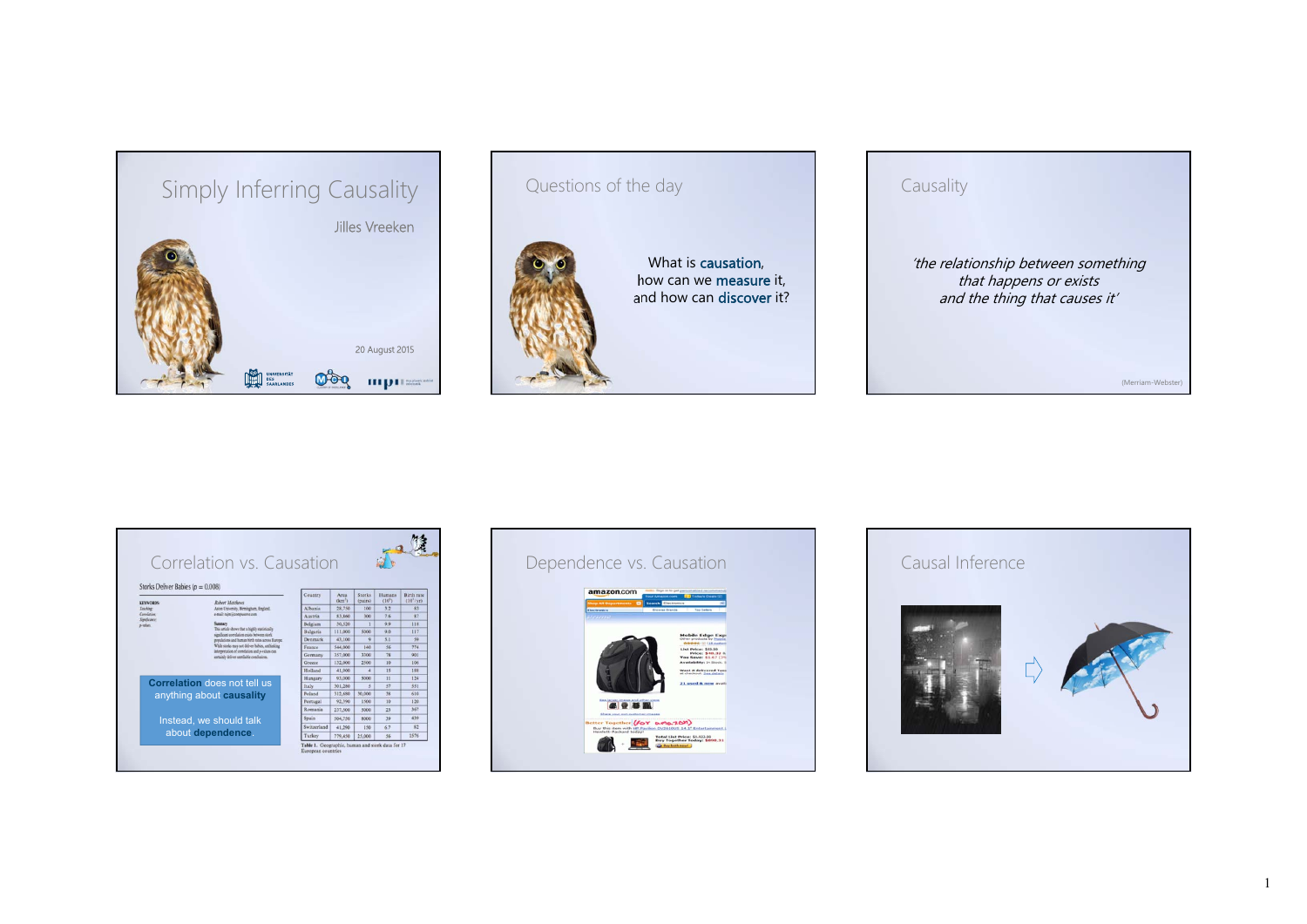

Naïve approach

If $P(cause)P(effect \mid cause) > P(effect)P(cause \mid effect)$ then *cause → effect* 







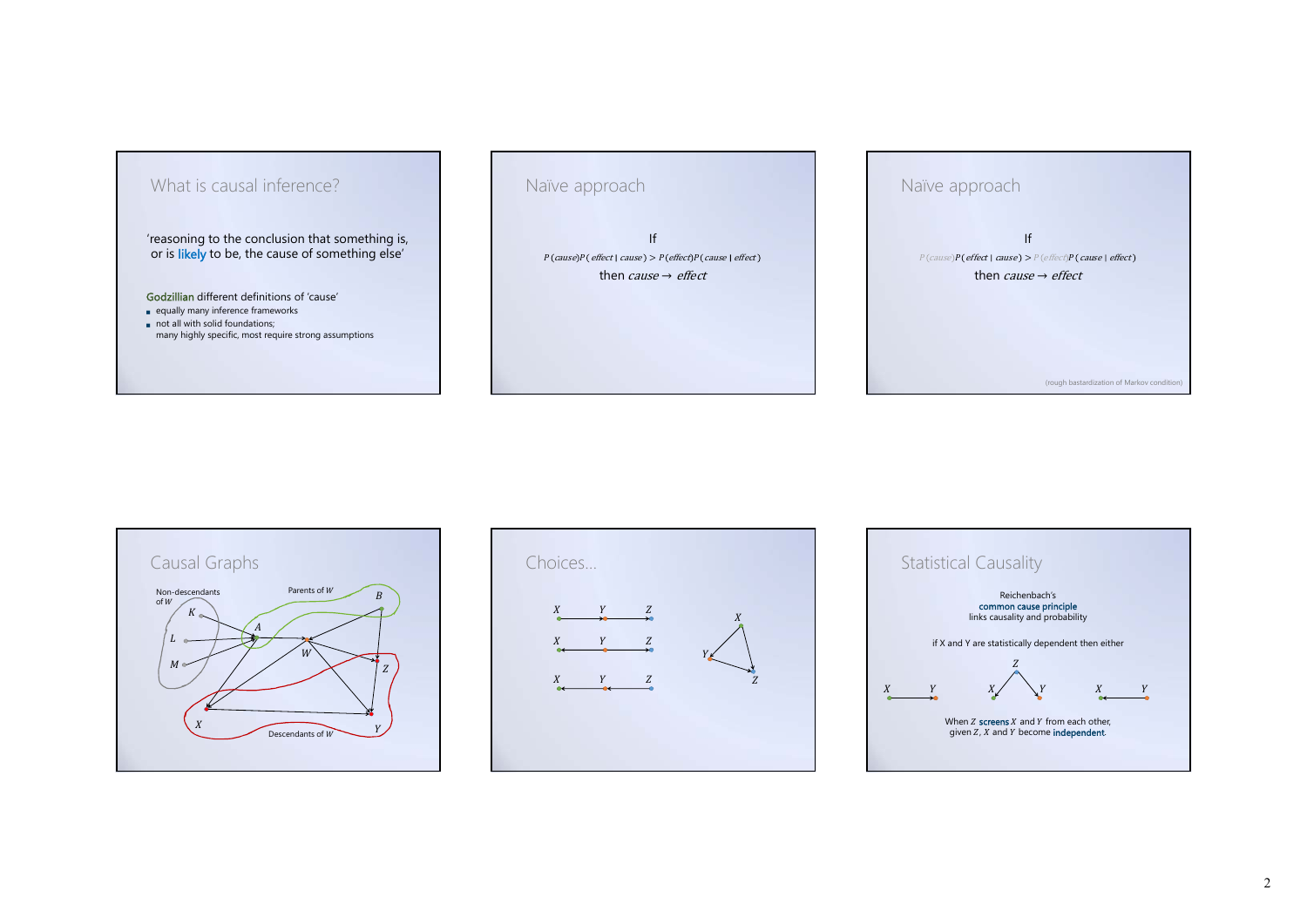

#### In other words…

For all distinct variables  $X$  and  $Y$  in the variable set  $V$ , if X does not cause Y, then  $Pr(X | Y, pa_X) = Pr(X | pa_X)$ 

That is, we can weed out edges from a causal graph we can identify DAGs up to Markov equivalence class.

#### We are **unable** to choose among these



#### Three is a crowd

Traditional causal inference methods rely on **conditional independence tests**<br>and hence require *at least* three observed variables

That is, they **cannot** distinguish between  $X \to Y$  and  $Y \to X$ as  $p(x)p(y | x) = p(y)p(x | y)$ are just factorisations of  $p(x, y)$ 

But, but, that's exactly what we want to know!

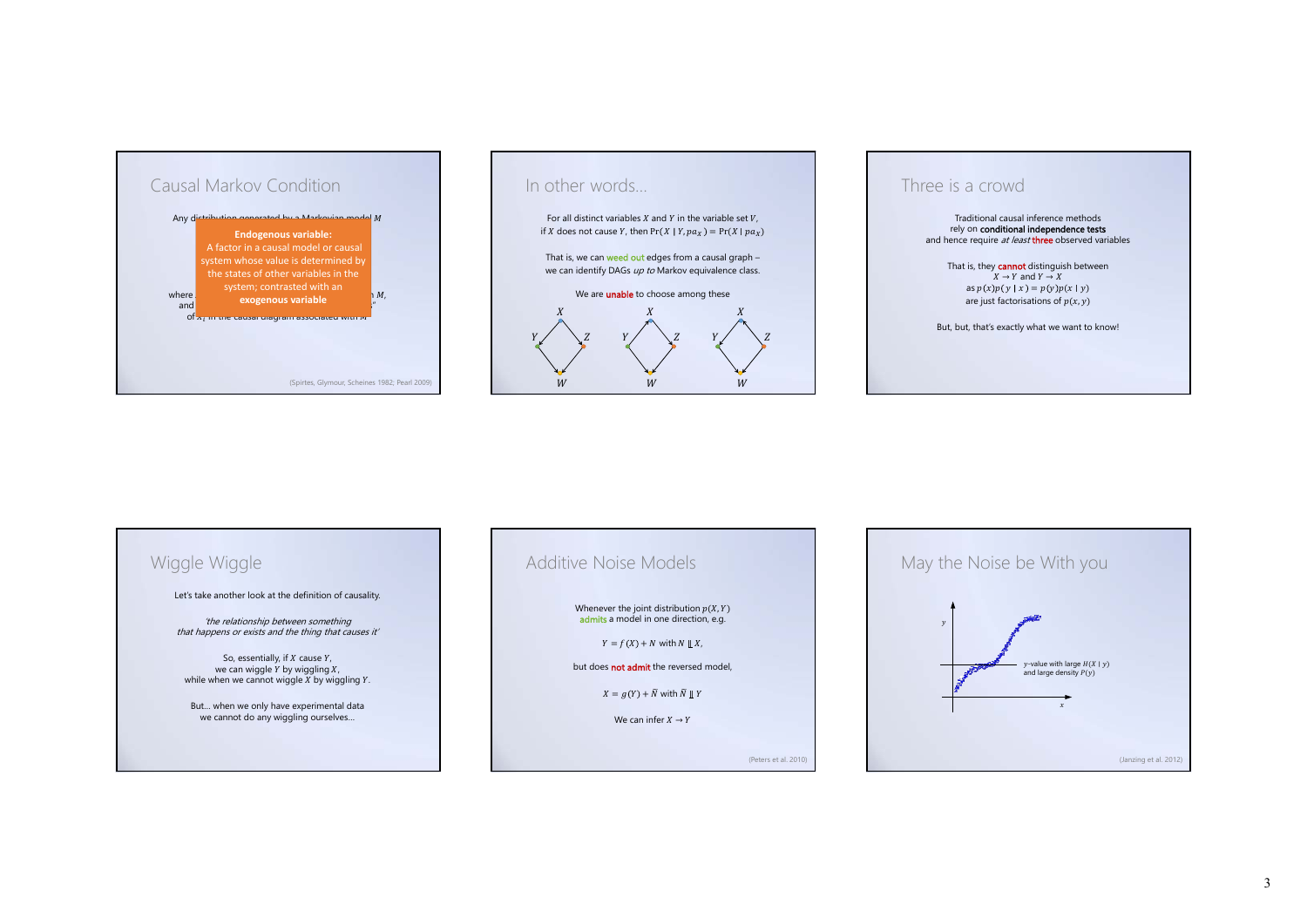

## Plausible Markov Kernels

If  $p(\text{cause})p(\text{effect} \mid \text{cause})$  is simpler than  $p(effect)p(cause \mid effect)$  then *cause* → *effect* 

> but, how to measure 'simpler'? what about having not  $p$  but  $\hat{p}$ ? is model complexity alone enough? is data complexity alone enough?

and, what if there *is* no distribution?

(Sun et al. 2006, Janzing et al. 2012)

### My approach

Given two objects **<sup>X</sup>** and **<sup>Y</sup>** of your favorite types

e.g. bags of *observations*, or two *objects* of arbitrary type

#### Say whether

- **<sup>X</sup>** and **<sup>Y</sup>** are independent,
- **X** causes **Y** (or vice versa), or
- **X** and **Y** are correlated
- on basis of descriptive complexity

Without parameters, without assuming distributions.

(assuming, for the time being, no hidden confounder



### Elementary, my dear Watson

 $k(s)$  is the *simplest* way to generate  $s$ algorithmically

> if s represents data that contains causal dependencies there will be evidence in  $k(s)$

how can we get this evidence out? by using *conditional two-part* complexity

#### Conditional Complexity

 $K(s | t)$ 

The **conditional** Kolmogorov complexity of a string s is the length of the shortest program  $k(s)$ for a universal Turing Machine  $U$ that given string  $t$  as input generates s and halts.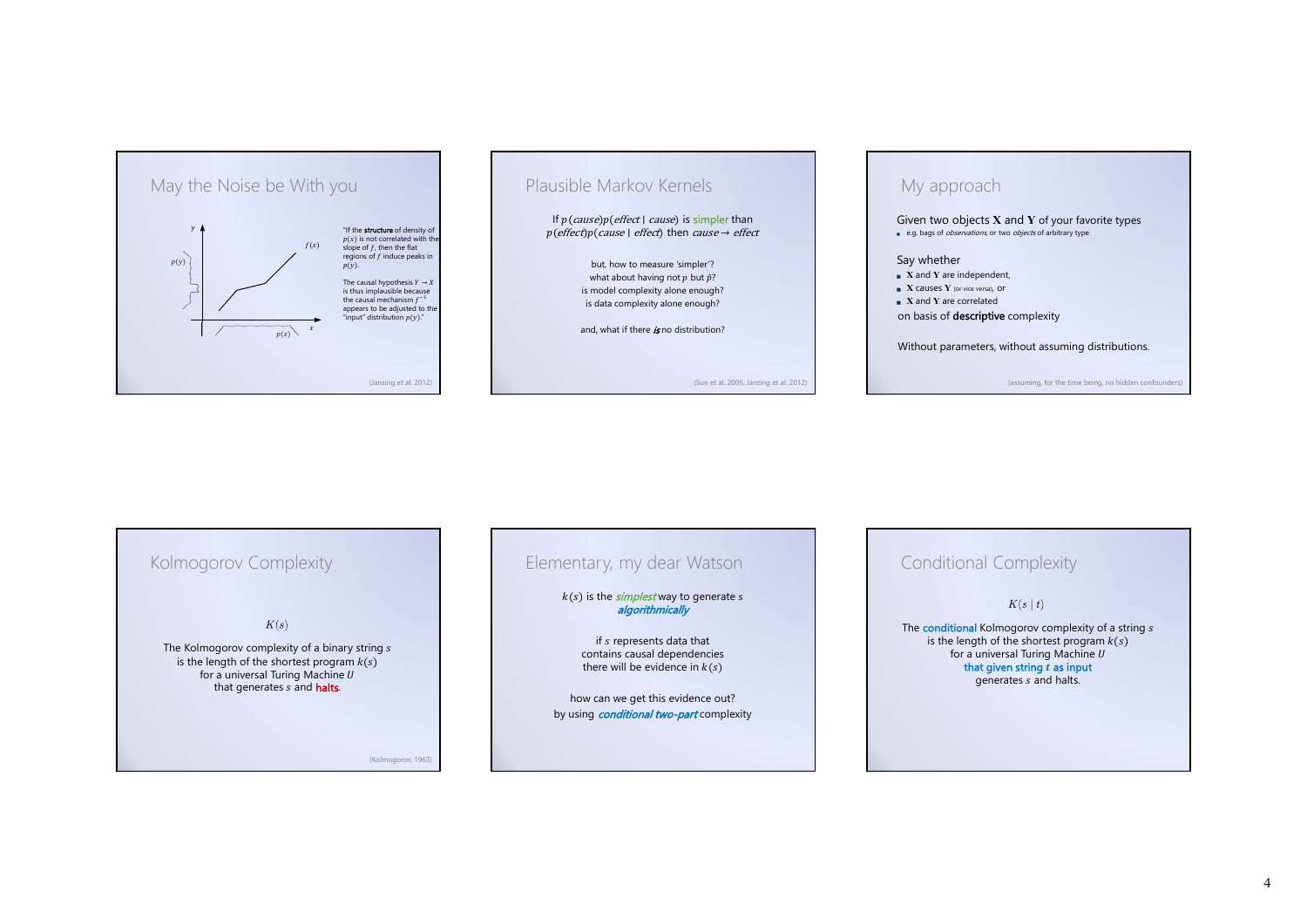

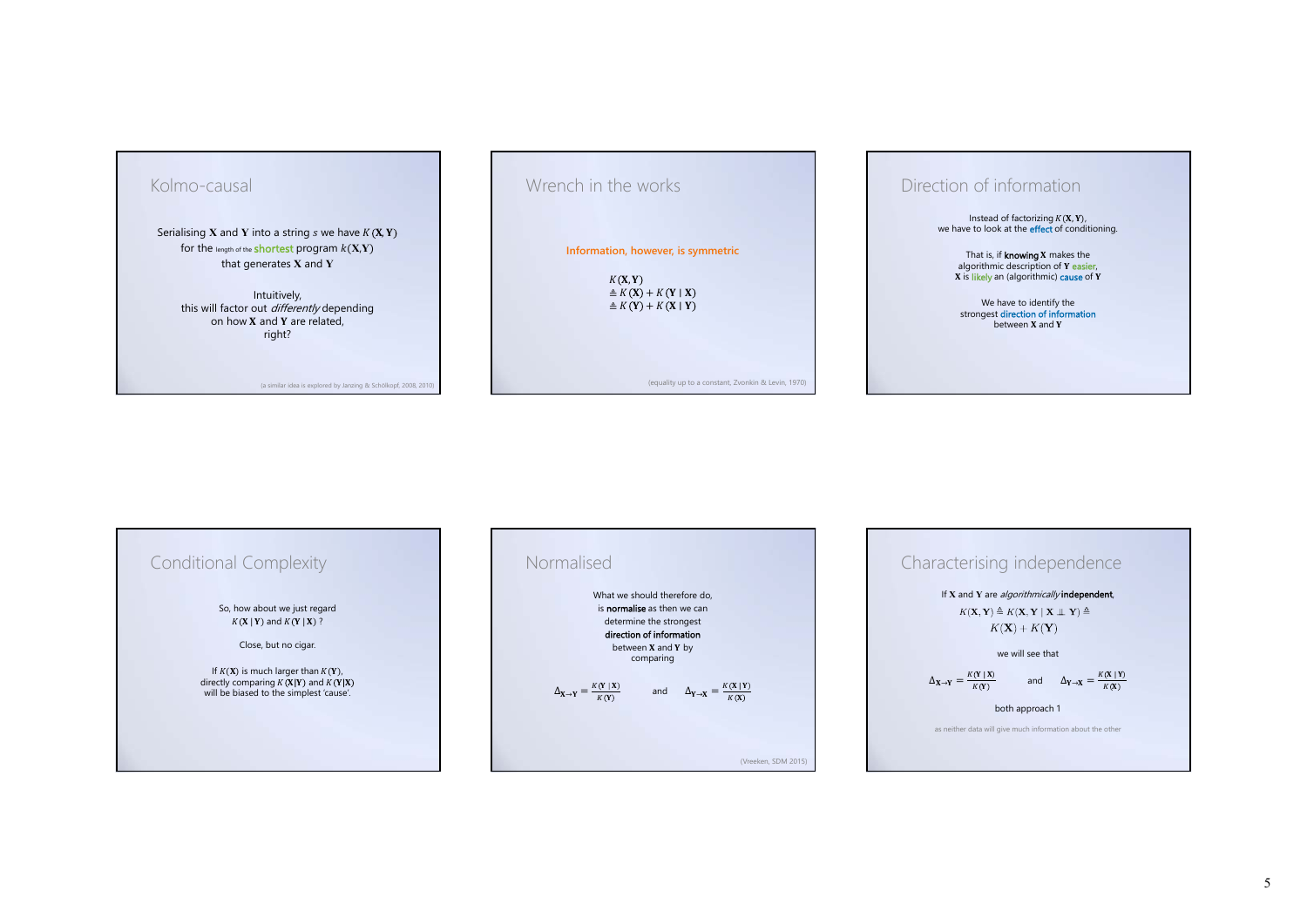



# Inference by Complexity

 $\Delta_{\mathbf{X}\rightarrow\mathbf{Y}} < \Delta_{\mathbf{Y}\rightarrow\mathbf{X}}$ 

**X** gives more information about **<sup>Y</sup>** than vice versa: there is an *algorithmic* causal connection!

distances to 0, 1, and each other tell us the **strength** 

For objects and collections. Descriptive. No parameters. No priors. Catches any **algorithmic** dependency.

…but, can we actually implement this?

### Implementing our Rule We can approximate  $K(s)$  by lossless compression here we need compressors that incorporate<br>conditional description of models and data  $C(Y' | X), C(Y | X, Y')$ Do we have such compressors? not really – never any explicit use for but… we can define them!

#### ERGO

- For sets of observations **X** and **Y**
- high-dimensional continuous data
- fast, non-parametric, noise tolerant, very good results

#### Estimates directed information by entropy

- average number of bits to describe  $(x, y)$  assuming
- using normalised cumulative resp. Shannon entropy
- (non-)linear functional (non-)deterministic causation

#### Shannon entropy for continuous

As discussed last week, to compute

#### $h(X) = -\int f(x) \log f(x) dx$

### We need to estimate the probability density function, choose a step-size, and then hope for the best.

If we don't know the distribution, we can use kernel density estimation – which requires choosing a kernel and a bandwidth.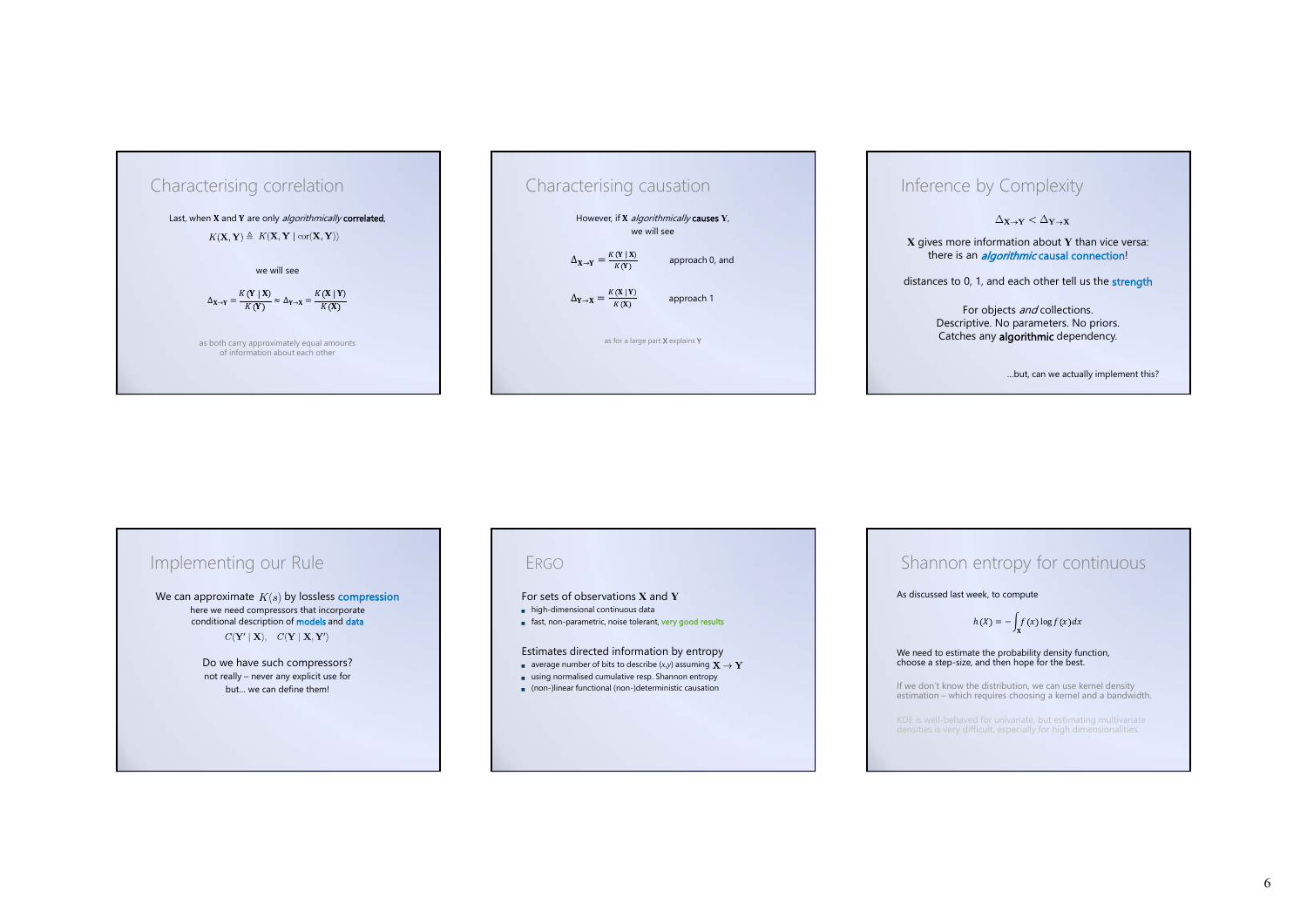







7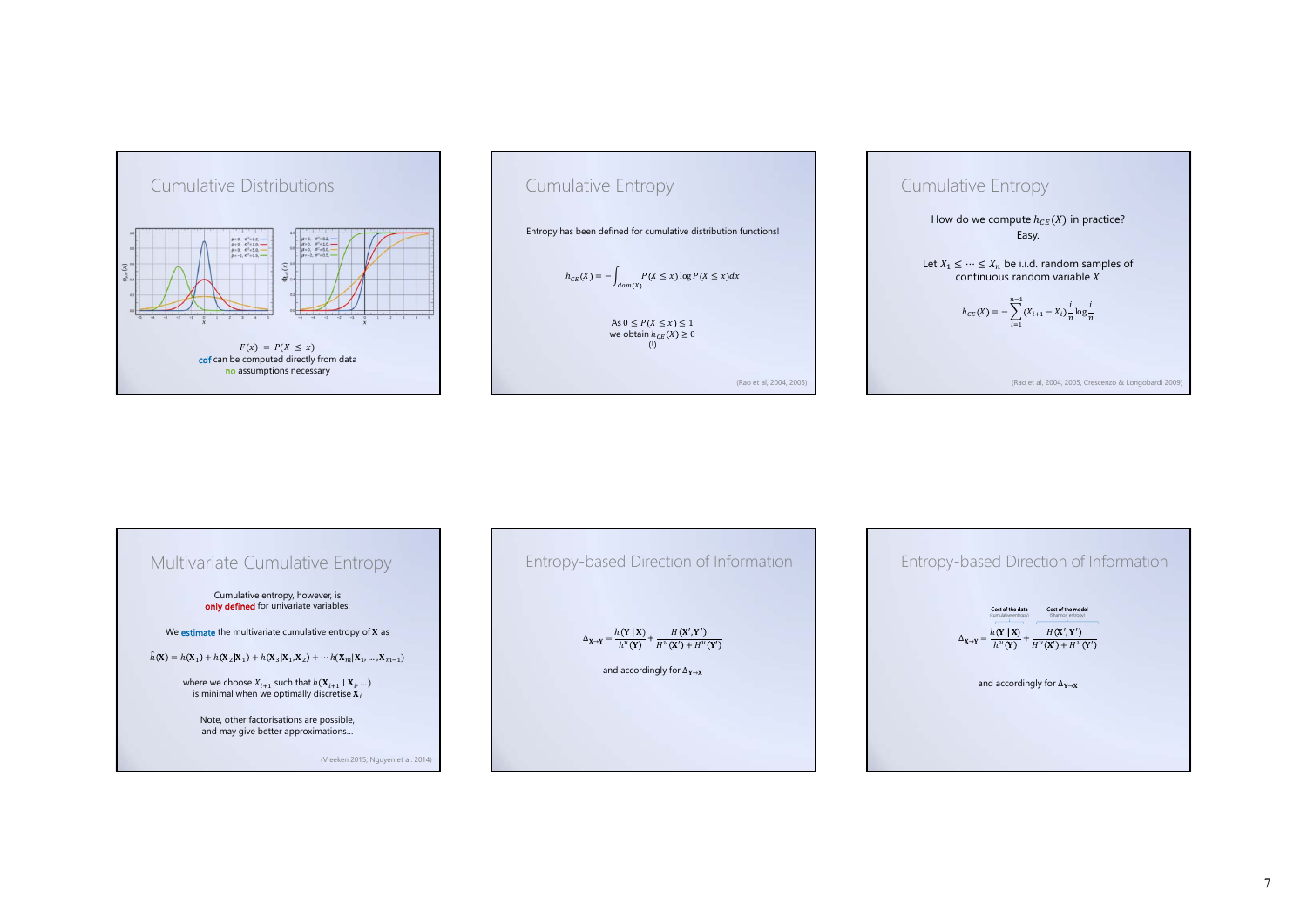







| Benchmark data                                                                                       | Real data                            |
|------------------------------------------------------------------------------------------------------|--------------------------------------|
| $Age \rightarrow Marital Status$                                                                     | # of Roman Catholic family members   |
| $\Delta$ age $\rightarrow$ marital status = 0.90<br>$\Delta$ marital status + age = 1.36             | # of married couples in the family   |
| Education level $\rightarrow$ Income                                                                 | # of family members with high edu.   |
| $\Delta$ education level +income = $(1.13)$<br>$\Delta$ income $\rightarrow$ education level $=1.62$ | # of family members with high status |
| $Gender \rightarrow Income$                                                                          | average income of whole family       |
| $\Delta$ gender $\rightarrow$ income $=$ (0.55)<br>$\Delta$ income vender $= 0.96$                   | # of home owners                     |

### Example: Who are the Culprits?

Suppose a graph in which an epidemic spreads who caused it?

#### Main ideas

- uninfected neighbors<br>exonerate you from being a culprit the more easy to
- reach the footprint, the better



(Prakash, Vreeken & Faloutsos, ICDM'12)